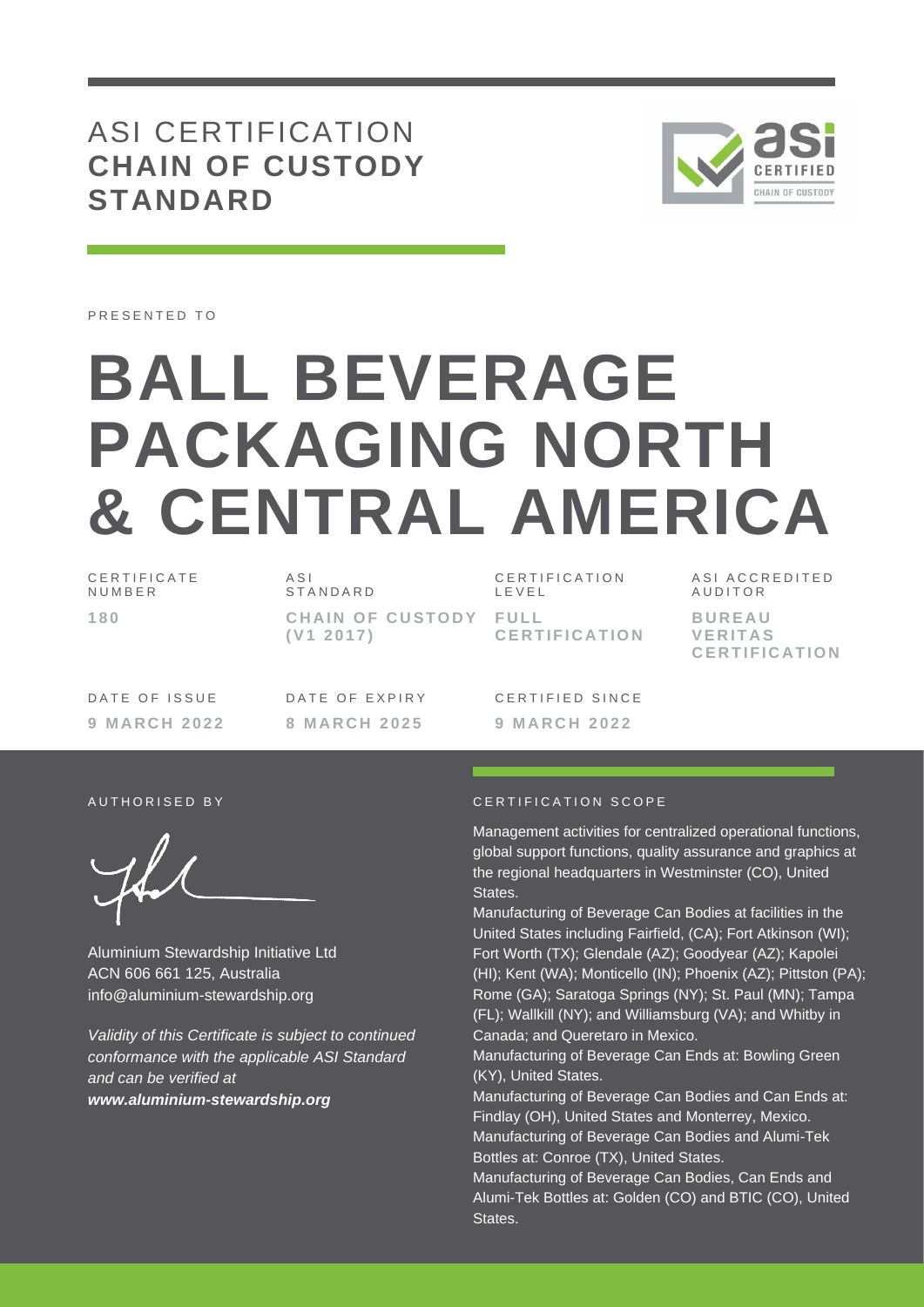# SUMMARY AUDIT REPORT **CHAIN OF CUSTODY STANDARD**

## **OVERVIEW**

| MEMBER NAME                       | <b>Ball Corporation</b>                                                                                                                                                                                                                                                                                                                                                                                       |
|-----------------------------------|---------------------------------------------------------------------------------------------------------------------------------------------------------------------------------------------------------------------------------------------------------------------------------------------------------------------------------------------------------------------------------------------------------------|
| ENTITY NAME                       | Ball Beverage Packaging North & Central America                                                                                                                                                                                                                                                                                                                                                               |
| CERTIFICATION<br><b>SCOPE</b>     | Management activities for centralized operational functions, global support<br>functions, quality assurance and graphics at the regional headquarters in<br>Westminster (CO), United States.                                                                                                                                                                                                                  |
|                                   | Manufacturing of Beverage Can Bodies at facilities in the United States<br>including Fairfield, (CA); Fort Atkinson (WI); Fort Worth (TX); Glendale (AZ);<br>Goodyear (AZ); Kapolei (HI); Kent (WA); Monticello (IN); Phoenix (AZ);<br>Pittston (PA); Rome (GA); Saratoga Springs (NY); St. Paul (MN); Tampa<br>(FL); Wallkill (NY); and Williamsburg (VA); and Whitby in Canada; and<br>Queretaro in Mexico. |
|                                   | Manufacturing of Beverage Can Ends at: Bowling Green (KY), United States.                                                                                                                                                                                                                                                                                                                                     |
|                                   | Manufacturing of Beverage Can Bodies and Can Ends at: Findlay (OH),<br>United States and Monterrey, Mexico.                                                                                                                                                                                                                                                                                                   |
|                                   | Manufacturing of Beverage Can Bodies and Alumi-Tek Bottles at: Conroe<br>(TX), United States.                                                                                                                                                                                                                                                                                                                 |
|                                   | Manufacturing of Beverage Can Bodies, Can Ends and Alumi-Tek Bottles at:<br>Golden (CO) and BTIC (CO), United States.                                                                                                                                                                                                                                                                                         |
| SUPPLY CHAIN<br><b>ACTIVITIES</b> | Post-Casthouse                                                                                                                                                                                                                                                                                                                                                                                                |
| ASI STANDARD                      | Chain of Custody Standard V1                                                                                                                                                                                                                                                                                                                                                                                  |
| AUDIT TYPE                        | <b>Initial Certification Audit</b><br>$\bullet$                                                                                                                                                                                                                                                                                                                                                               |
| AUDIT FIRM                        | <b>Bureau Veritas Certification</b>                                                                                                                                                                                                                                                                                                                                                                           |
| AUDIT DATE                        | 14 June – 14 December 2021                                                                                                                                                                                                                                                                                                                                                                                    |
| AUDIT REPORT<br>SUBMISSION        | 19 January 2022                                                                                                                                                                                                                                                                                                                                                                                               |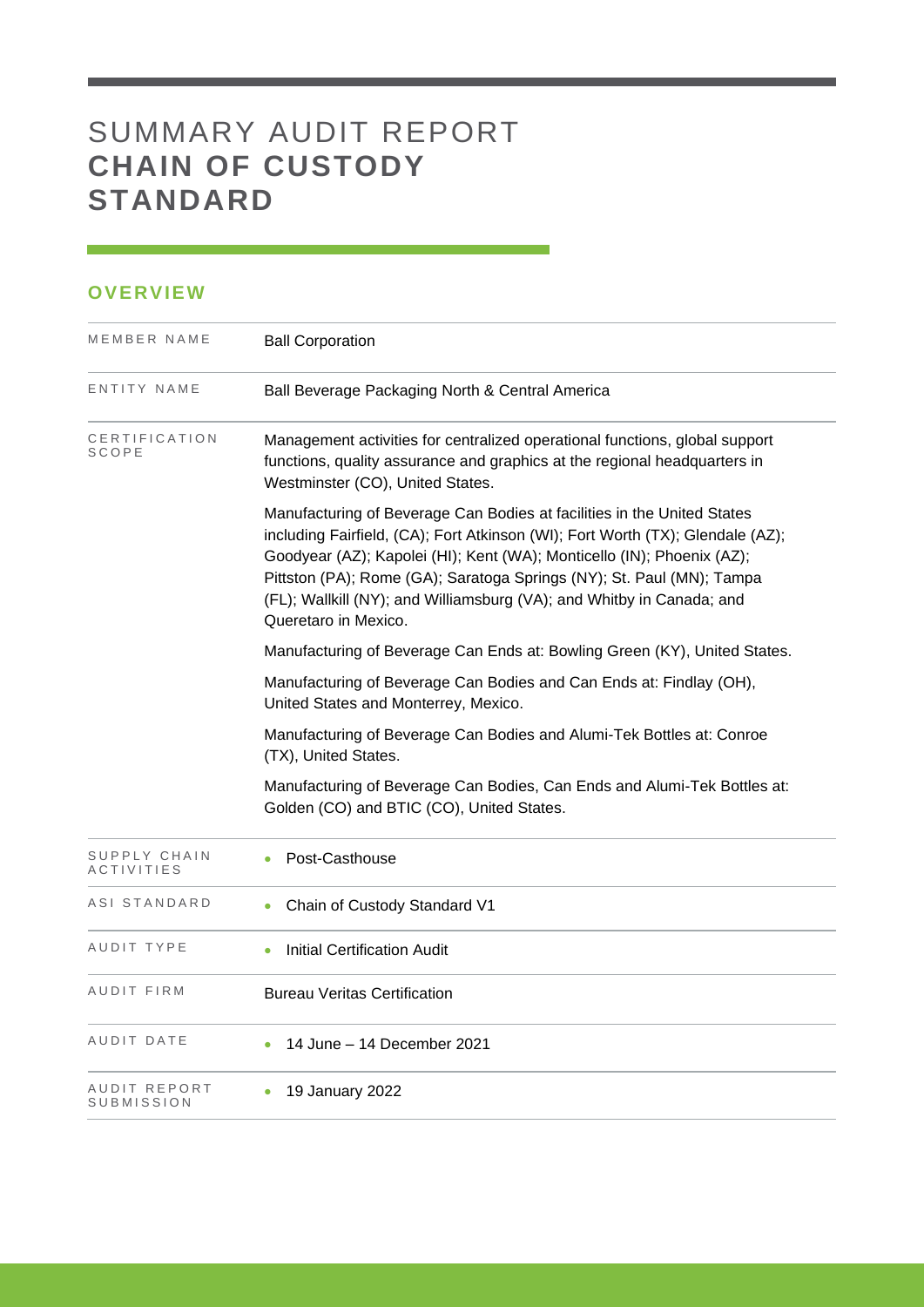| AUDIT SCOPE                         | The audit scope covers Ball Beverage Packaging North and Central America<br>at headquarters (Beverage Packaging Office Centre), Colorado (USA);<br>manufacturing of Beverage Can Bodies at Fort Atkinson (USA), Goodyear<br>(USA) and Queretaro (Mexico) facilities; and manufacturing of Beverage Can<br>Bodies and Ends at Monterrey (Mexico) and BTIC (Beverage Technology<br>and Innovation Center) (USA). |  |  |  |
|-------------------------------------|----------------------------------------------------------------------------------------------------------------------------------------------------------------------------------------------------------------------------------------------------------------------------------------------------------------------------------------------------------------------------------------------------------------|--|--|--|
|                                     | The ASI multi-site sampling approach was undertaken to include facilities in<br>the United States including Fairfield, Fort Worth, Glendale, Golden, Kapolei,<br>Kent, Monticello, Phoenix, Pittston, Rome, Saratoga Springs, St. Paul,<br>Tampa, Wallkill, Williamsburg, Bowling Green, Findlay, Conroe and Golden<br>(USA) and Whitby in Canada.                                                             |  |  |  |
|                                     | The supply chain activities included in the audit scope:                                                                                                                                                                                                                                                                                                                                                       |  |  |  |
|                                     | Material Conversion (Production and Transformation)                                                                                                                                                                                                                                                                                                                                                            |  |  |  |
|                                     | All relevant Criteria in the ASI Performance Standard were included in the<br>Audit Scope.                                                                                                                                                                                                                                                                                                                     |  |  |  |
| AUDIT<br>OUTCOME                    | Certification                                                                                                                                                                                                                                                                                                                                                                                                  |  |  |  |
| AUDIT<br>METHODOLOGY<br>DECLARATION | The Auditors confirm that:                                                                                                                                                                                                                                                                                                                                                                                     |  |  |  |
|                                     | $\blacksquare$ The information provided by the Entity is true and accurate to the best<br>knowledge of the Auditor(s) preparing this Report.                                                                                                                                                                                                                                                                   |  |  |  |
|                                     | $\blacksquare$ The findings are based on verified Objective Evidence relevant to the<br>time period for the Audit, traceable and unambiguous.                                                                                                                                                                                                                                                                  |  |  |  |
|                                     | ◘ The Audit Scope and Audit methodology are sufficient to establish<br>confidence that the findings are indicative of the performance of the<br>Entity's defined Certification Scope.                                                                                                                                                                                                                          |  |  |  |
|                                     | $\boxtimes$ The Auditor(s) have acted in a manner deemed ethical, truthful, accurate<br>professional, independent and objective.                                                                                                                                                                                                                                                                               |  |  |  |
| CERTIFICATION<br>PERIOD             | 9 March 2022 - 8 March 2025                                                                                                                                                                                                                                                                                                                                                                                    |  |  |  |
| NEXT AUDIT<br>TYPE                  | <b>Surveillance Audit</b>                                                                                                                                                                                                                                                                                                                                                                                      |  |  |  |
| NEXT AUDIT<br><b>DUE DATE</b>       | 8 March 2023                                                                                                                                                                                                                                                                                                                                                                                                   |  |  |  |
| CERTIFICATE<br>NUMBER               | 180                                                                                                                                                                                                                                                                                                                                                                                                            |  |  |  |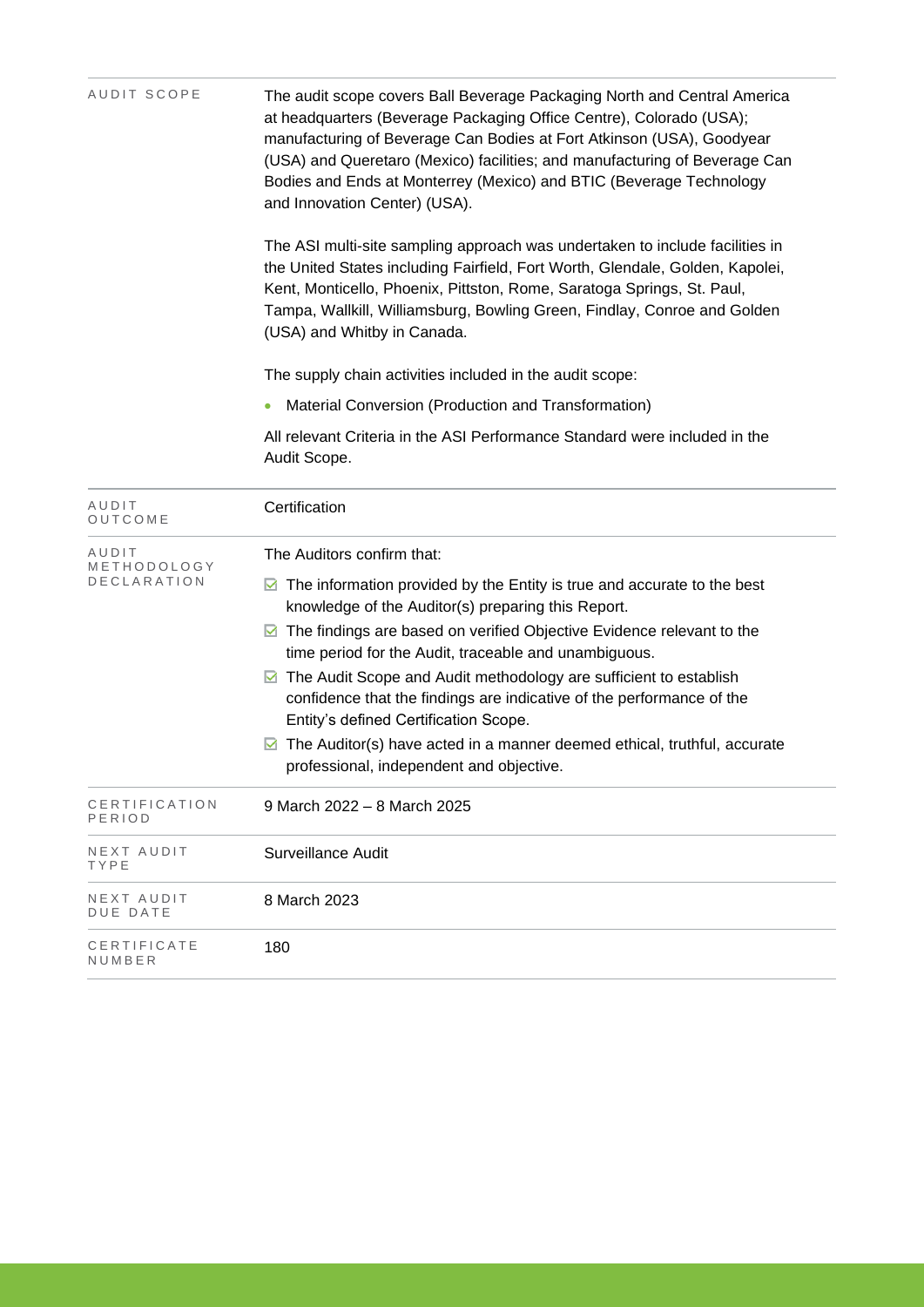## **SUMMARY OF FINDINGS**

| <b>CRITERION</b>                              | <b>RATING</b>  | COMMENT                                                                                                                                                                                                                                                                                                                         |  |
|-----------------------------------------------|----------------|---------------------------------------------------------------------------------------------------------------------------------------------------------------------------------------------------------------------------------------------------------------------------------------------------------------------------------|--|
| MANAGEMENT SYSTEM AND RESPONSIBILITIES        |                |                                                                                                                                                                                                                                                                                                                                 |  |
| 1.1 ASI membership                            | Conformance    | Ball Corporation is an ASI Member and has been<br>since 2013. This information is included in the Ball<br>Sustainability Report.                                                                                                                                                                                                |  |
| 1.2 Management system                         | Conformance    | The Entity maintains an Integrated Management<br>System that is designed to meet the requirements<br>of ISO 14001, ISO 45001, FSSC 22000 and<br>SMETA 4-Pillar. The ASI Chain of Custody<br>Standard requirements are covered by the<br>existing Management System and additional<br>policies and procedures.                   |  |
| 1.3 Management system reviews                 | Conformance    | The Entity conducts annual Management Reviews<br>which include elements specific to ASI in addition<br>to internal and external developments and internal<br>and external audits.                                                                                                                                               |  |
| 1.4 Management representative                 | Conformance    | The Entity's Vice President of Operations is<br>responsible and accountable for ensuring that the<br>ASI Management System achieves its intended<br>outcomes.                                                                                                                                                                   |  |
| 1.5 Training                                  | Conformance    | The Entity delivered training specific to the ASI<br>Performance Standard and the ASI Chain of<br>Custody Standard to all relevant personnel.                                                                                                                                                                                   |  |
| 1.6 Record keeping                            | Conformance    | Records are kept for activities related to<br>monitoring and verification of incoming raw<br>materials, outgoing product shipments and any<br>aluminium scrap generated through the<br>manufacturing process. Records are maintained<br>at the Corporate and/or Facility level as<br>necessary.                                 |  |
| 1.7a Reporting to ASI (Inputs and<br>Outputs) | Not Applicable | The Entity records Input and Output Quantities of<br>CoC Material/s over the calendar year utilising<br>their production planning software, JDE. At the<br>time of the audit, CoC Material had not yet been<br>received.                                                                                                        |  |
| 1.7b Reporting to ASI (Input<br>Percentage)   | Not Applicable | The Entity defines in its ASI Manual the<br>requirement to report to the ASI Secretariat within<br>three months after the end of each calendar year<br>all ASI related information, including the Input<br>Percentage calculated for the calendar year. At<br>the time of the audit, CoC Material had not yet<br>been received. |  |
| 1.7c Reporting to ASI (Positive<br>Balance)   | Not Applicable | The Entity defines in its ASI Manual the<br>requirement to report to the ASI Secretariat within                                                                                                                                                                                                                                 |  |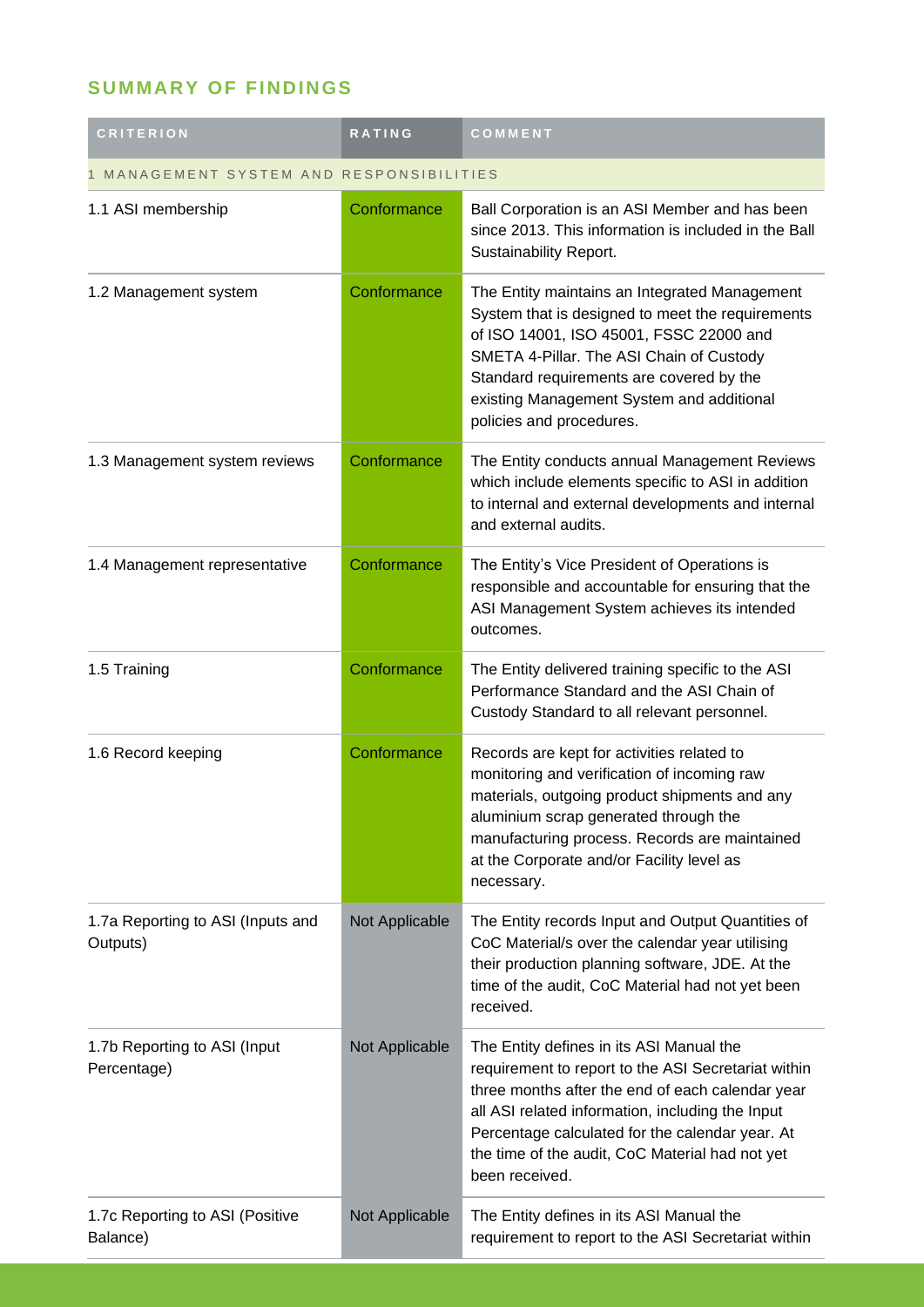| <b>CRITERION</b>                                                 | RATING         | COMMENT                                                                                                                                                                                                                                                                                                                                        |  |
|------------------------------------------------------------------|----------------|------------------------------------------------------------------------------------------------------------------------------------------------------------------------------------------------------------------------------------------------------------------------------------------------------------------------------------------------|--|
|                                                                  |                | three months after the end of each calendar year<br>all ASI related information, including any Positive<br>Balance calculated if applicable for the calendar<br>year. At the time of the audit, CoC Material had<br>not yet been received.                                                                                                     |  |
| 1.7d Reporting to ASI (Internal<br>Overdraw)                     | Not Applicable | The Entity defines in its ASI Manual the<br>requirement to report to the ASI Secretariat within<br>three months after the end of each calendar year<br>all ASI related information, including any Internal<br>Overdraw calculated if applicable for the calendar<br>year. At the time of the audit, CoC Material had<br>not yet been received. |  |
| 1.7e Reporting to ASI (Eligible<br>Scrap)                        | Not Applicable | This Criterion is not applicable, as the Entity does<br>not intend to purchase ASI Credits from<br>Casthouses.                                                                                                                                                                                                                                 |  |
| 1.7f Reporting to ASI (ASI Credits<br>from Casthouses)           | Not Applicable | This Criterion is not applicable, as the Entity does<br>not intend to purchase ASI Credits from<br>Casthouses.                                                                                                                                                                                                                                 |  |
| 1.7g Reporting to ASI (ASI Credits<br>purchased)                 | Not Applicable | This Criterion is not applicable, as the Entity does<br>not intend to purchase ASI Credits from<br>Casthouses.                                                                                                                                                                                                                                 |  |
| 2 OUTSOURCING CONTRACTORS                                        |                |                                                                                                                                                                                                                                                                                                                                                |  |
| 2.1 Outsourcing Contractors in<br><b>CoC Certification Scope</b> | Not Applicable | This Criterion is not applicable, as the Entity does<br>not utilise Outsourcing Contractors that take<br>Custody of CoC Material for the purposes of<br>further processing, treatment or manufacturing.                                                                                                                                        |  |
| 2.2a Control of CoC Material                                     | Not Applicable | This Criterion is not applicable, as the Entity does<br>not utilise Outsourcing Contractors that take<br>Custody of CoC Material for the purposes of<br>further processing, treatment or manufacturing.                                                                                                                                        |  |
| 2.2b No further outsourcing                                      | Not Applicable | This Criterion is not applicable, as the Entity does<br>not utilise Outsourcing Contractors that take<br>Custody of CoC Material for the purposes of<br>further processing, treatment or manufacturing.                                                                                                                                        |  |
| 2.2c Risk assessment                                             | Not Applicable | This Criterion is not applicable, as the Entity does<br>not utilise Outsourcing Contractors that take<br>Custody of CoC Material for the purposes of<br>further processing, treatment or manufacturing.                                                                                                                                        |  |
| 2.3 Output Quantity                                              | Not Applicable | This Criterion is not applicable, as the Entity does<br>not utilise Outsourcing Contractors that take<br>Custody of CoC Material for the purposes of<br>further processing, treatment or manufacturing.                                                                                                                                        |  |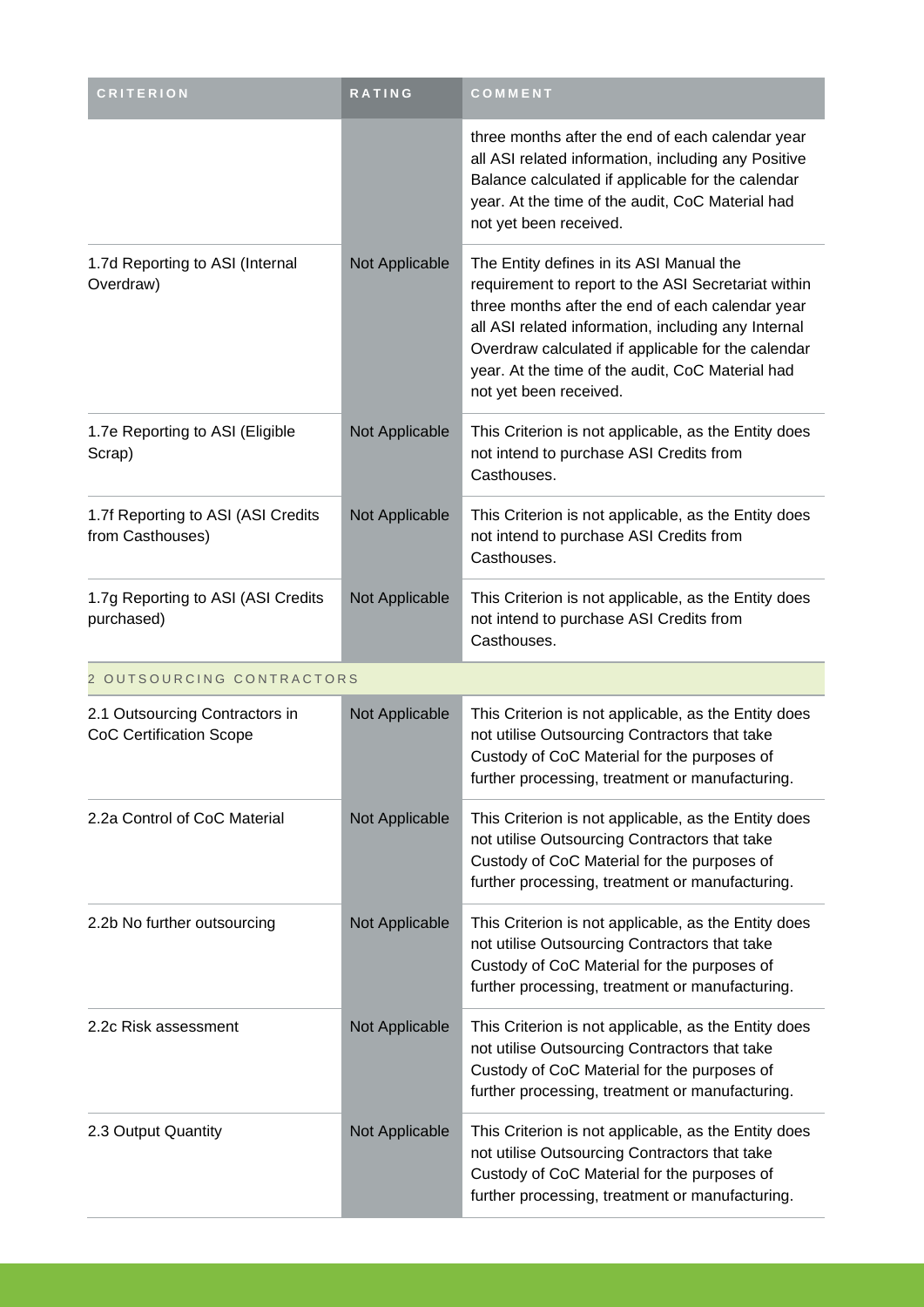| <b>CRITERION</b>                    | <b>RATING</b>  | <b>COMMENT</b>                                                                                                                                                                                          |
|-------------------------------------|----------------|---------------------------------------------------------------------------------------------------------------------------------------------------------------------------------------------------------|
| 2.4 Verification and record-keeping | Not Applicable | This Criterion is not applicable, as the Entity does<br>not utilise Outsourcing Contractors that take<br>Custody of CoC Material for the purposes of<br>further processing, treatment or manufacturing. |
| 2.5 Error management                | Not Applicable | This Criterion is not applicable, as the Entity does<br>not utilise Outsourcing Contractors that take<br>Custody of CoC Material for the purposes of<br>further processing, treatment or manufacturing. |

#### 3 PRIMARY ALUMINIUM: CRITERIA FOR ASI BAUXITE, ASI ALUMINA AND ASI LIQUID **METAL**

| 3.1a CoC Certification Scope -<br><b>Bauxite Mining</b> | Not Applicable | This Criterion is not applicable to the Entity's<br>Certification Scope. |
|---------------------------------------------------------|----------------|--------------------------------------------------------------------------|
| 3.1b ASI Performance Standard -<br>Bauxite Mining       | Not Applicable | This Criterion is not applicable to the Entity's<br>Certification Scope. |
| 3.2a CoC Certification Scope -<br>Alumina Refining      | Not Applicable | This Criterion is not applicable to the Entity's<br>Certification Scope. |
| 3.2b ASI Performance Standard -<br>Alumina Refining     | Not Applicable | This Criterion is not applicable to the Entity's<br>Certification Scope. |
| 3.3a CoC Certification Scope -<br>Aluminium Smelting    | Not Applicable | This Criterion is not applicable to the Entity's<br>Certification Scope. |
| 3.3b ASI Performance Standard -<br>Aluminium Smelting   | Not Applicable | This Criterion is not applicable to the Entity's<br>Certification Scope. |

4 RECYCLED ALUMINIUM: CRITERIA FOR ELIGIBLE SCRAP AND ASI LIQUID METAL

| 4.1a CoC Certification Scope -<br>Aluminium Re-Melting/Refining  | Not Applicable | This Criterion is not applicable to the Entity's<br>Certification Scope. |  |
|------------------------------------------------------------------|----------------|--------------------------------------------------------------------------|--|
| 4.1b ASI Performance Standard -<br>Aluminium Re-Melting/Refining | Not Applicable | This Criterion is not applicable to the Entity's<br>Certification Scope. |  |
| 4.2a Pre-Consumer Scrap and<br><b>Dross</b>                      | Not Applicable | This Criterion is not applicable to the Entity's<br>Certification Scope. |  |
| 4.2b Post-Consumer Scrap                                         | Not Applicable | This Criterion is not applicable to the Entity's<br>Certification Scope. |  |
| 4.3a Supplier records                                            | Not Applicable | This Criterion is not applicable to the Entity's<br>Certification Scope. |  |
| 4.3b Cash payments                                               | Not Applicable | This Criterion is not applicable to the Entity's<br>Certification Scope. |  |
| 5 CASTHOUSES: CRITERIA FOR ASI ALUMINIUM                         |                |                                                                          |  |
| 5.1a CoC Certification Scope -<br>Casthouses                     | Not Applicable | This Criterion is not applicable to the Entity's<br>Certification Scope. |  |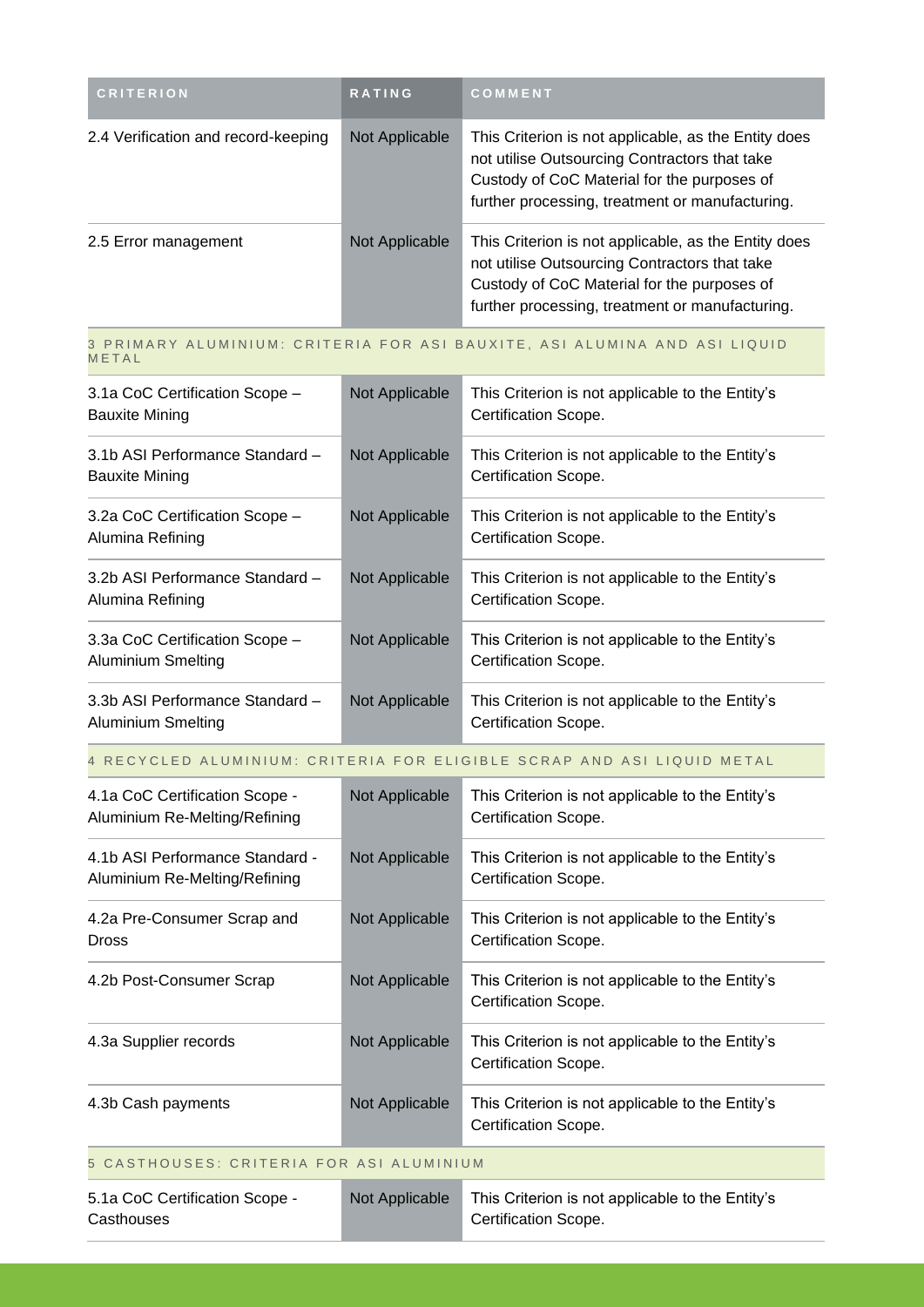| <b>CRITERION</b>                                                               | <b>RATING</b>  | COMMENT                                                                                                                                                                                                                                                                                                                                              |
|--------------------------------------------------------------------------------|----------------|------------------------------------------------------------------------------------------------------------------------------------------------------------------------------------------------------------------------------------------------------------------------------------------------------------------------------------------------------|
| 5.1b ASI Performance Standard -<br>Casthouses                                  | Not Applicable | This Criterion is not applicable to the Entity's<br>Certification Scope.                                                                                                                                                                                                                                                                             |
| 5.2 Casthouse Products                                                         | Not Applicable | This Criterion is not applicable to the Entity's<br>Certification Scope.                                                                                                                                                                                                                                                                             |
| POST-CASTHOUSE: CRITERIA FOR ASI ALUMINIUM<br>6                                |                |                                                                                                                                                                                                                                                                                                                                                      |
| 6.1a CoC Certification Scope -<br>Post-Casthouse                               | Conformance    | The Entity has identified all beverage cans and<br>ends plants within its CoC Certification Scope.                                                                                                                                                                                                                                                   |
| 6.1b ASI Performance Standard -<br>Post-Casthouse                              | Conformance    | The Entity has identified all beverage cans and<br>ends plants within its ASI Performance Standard<br>Certification Scope.                                                                                                                                                                                                                           |
| 6.1c Sourcing ASI Aluminium                                                    | Conformance    | The Entity sources ASI Aluminium directly from<br>another ASI CoC Certified Entity, where the ASI<br>CoC Certified Entity can supply or verify the<br>associated CoC Document containing<br>Supplementary Information sufficient to identify<br>the corresponding shipment. Evidence is<br>maintained in the Entity's Material Accounting<br>System. |
|                                                                                |                | 7 DUE DILIGENCE FOR NON-COC INPUTS AND RECYCLABLE SCRAP MATERIAL                                                                                                                                                                                                                                                                                     |
| 7.1a Responsible sourcing policy<br>(anti-corruption)                          | Conformance    | The Entity has established Supplier Guiding<br>Principles that outline the business conduct<br>standards for all of its suppliers including<br>employment practices, Human Rights,<br>environment, health and safety, antitrust, Bribery<br>and Anti-Corruption.                                                                                     |
| 7.1b Responsible sourcing policy<br>(responsible sourcing)                     | Conformance    | The Entity has established Supplier Guiding<br>Principles that outline the business conduct<br>standards for all of its suppliers including<br>employment practices, Human Rights,<br>environment, health and safety, antitrust, Bribery<br>and Anti-Corruption.                                                                                     |
| 7.1c Responsible sourcing policy<br>(human rights due diligence)               | Conformance    | The Entity has established Supplier Guiding<br>Principles that outline the business conduct<br>standards for all of its suppliers including<br>employment practices, Human Rights,<br>environment, health and safety, antitrust, Bribery<br>and Anti-Corruption.                                                                                     |
| 7.1d Responsible sourcing policy<br>(conflict affected and high risk<br>areas) | Conformance    | The Entity has a Conflict Minerals Policy and has<br>published a Conflict Minerals Report, which<br>addresses Conflict-Affected and High-Risk Areas<br>and the Entity's expectations for suppliers:<br>https://www.ball.com/sustainability/product-<br>stewardship/responsible-sourcing                                                              |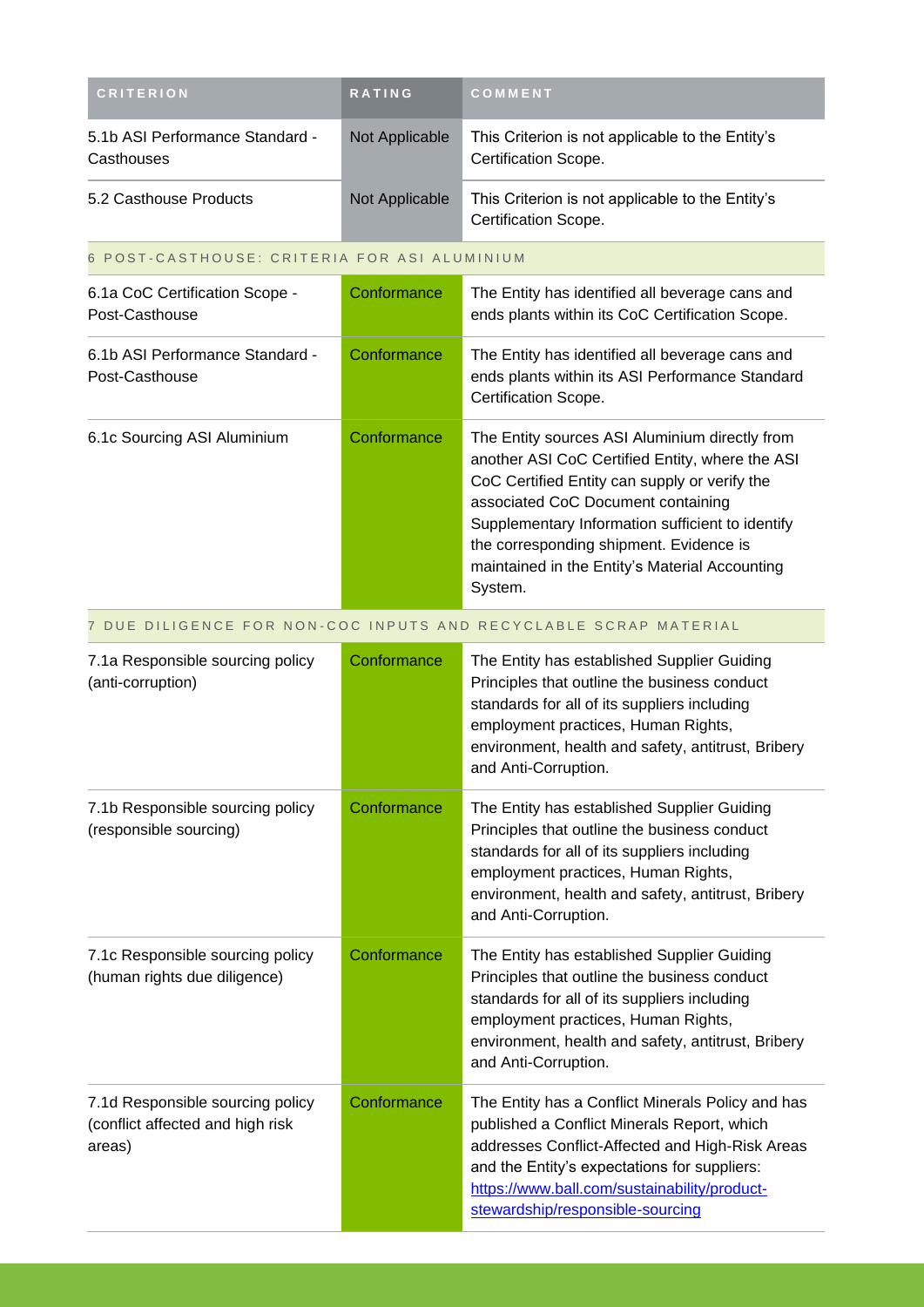| <b>CRITERION</b>                                        | <b>RATING</b>  | COMMENT                                                                                                                                                                                                                                                                                                                                                                                                             |
|---------------------------------------------------------|----------------|---------------------------------------------------------------------------------------------------------------------------------------------------------------------------------------------------------------------------------------------------------------------------------------------------------------------------------------------------------------------------------------------------------------------|
| 7.2 Risk assessment                                     | Conformance    | The Entity has considered the risks of not meeting<br>stakeholder needs and expectations and identifies<br>potential controls currently in place or are required<br>to mitigate risks. Suppliers providing goods or<br>services to the Entity or any of its affiliates must<br>expressly agree to abide by all terms, conditions,<br>and instructions as outlined in the Supplier Quality<br>Manual.                |
| 7.3 Complaints mechanism                                | Conformance    | The Entity has considered what risks the<br>company has for not meeting stakeholder needs<br>and expectations and identify potential controls<br>that are in place or are required to mitigate risks.<br>Suppliers providing goods or services to the Entity<br>or any of its affiliates must expressly agree to<br>abide by all terms, conditions, and instructions as<br>outlined in the Supplier Quality Manual. |
| MASS BALANCE SYSTEM: COC MATERIAL AND ASI ALUMINIUM     |                |                                                                                                                                                                                                                                                                                                                                                                                                                     |
| 8.1 Material Accounting System                          | Conformance    | The Entity has established a Material Accounting<br>System (using JDE) specific to CoC Material,<br>based on the calendar year, that records (by<br>mass) the Input Quantity of CoC Material, Input<br>Quantity of Non-CoC Material, Output Quantity of<br>CoC Material (in product shipments) and Output<br>Quantify of Non-CoC Material (scrap returned to<br>metal suppliers).                                   |
| 8.2a Post-Consumer Scrap                                | Not Applicable | This Criterion is not applicable to the Entity's<br>Certification Scope.                                                                                                                                                                                                                                                                                                                                            |
| 8.2b Pre-Consumer Scrap (total)                         | Not Applicable | This Criterion is not applicable to the Entity's<br>Certification Scope.                                                                                                                                                                                                                                                                                                                                            |
| 8.2c Pre-Consumer Scrap (Eligible<br>Scrap)             | Not Applicable | This Criterion is not applicable to the Entity's<br>Certification Scope.                                                                                                                                                                                                                                                                                                                                            |
| 8.3 Material Accounting Period                          | Conformance    | The Entity has established a Material Accounting<br>System specific to CoC Material, based on the<br>calendar year.                                                                                                                                                                                                                                                                                                 |
| 8.4 Input Percentage                                    | Conformance    | The Entity records received aluminium as either<br>CoC or Non-CoC Material. Based on this<br>classification, a report can be generated at the<br>end of each accounting period that shows the<br>weights and percentages of CoC Material and<br>Non-CoC Material inputs in the period.                                                                                                                              |
| 8.5 Input Percentage (Aluminium<br>Re-Melting/Refining) | Not Applicable | This Criterion is not applicable to the Entity's<br>Certification Scope.                                                                                                                                                                                                                                                                                                                                            |
| 8.6 Output Quantity determination                       | Conformance    | The Entity considers two forms of metal output for<br>the Material Accounting Period calculations                                                                                                                                                                                                                                                                                                                   |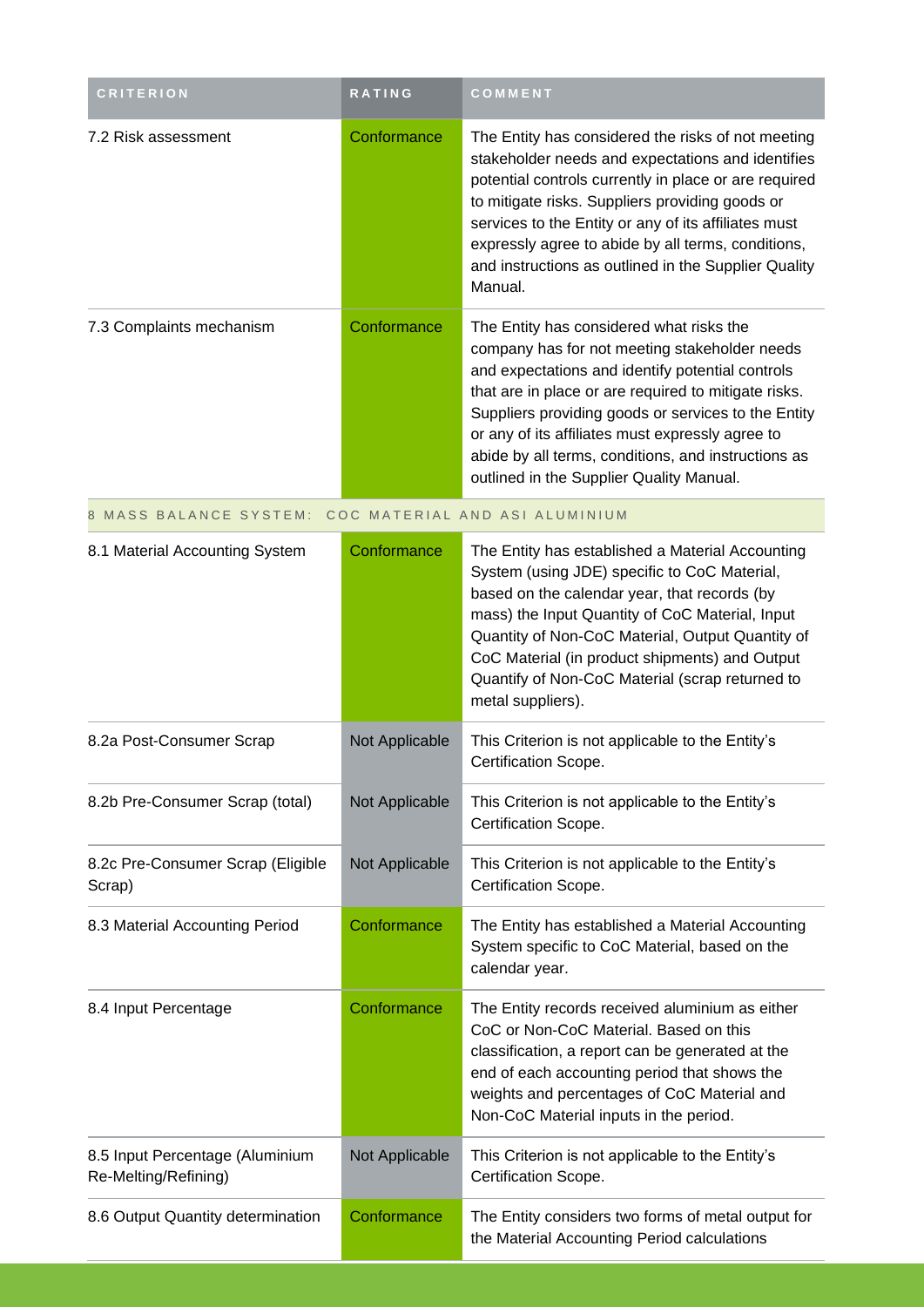| <b>CRITERION</b>                                         | RATING      | COMMENT                                                                                                                                                                                                                                                                                                                                                                                                                                                                                                                 |
|----------------------------------------------------------|-------------|-------------------------------------------------------------------------------------------------------------------------------------------------------------------------------------------------------------------------------------------------------------------------------------------------------------------------------------------------------------------------------------------------------------------------------------------------------------------------------------------------------------------------|
|                                                          |             | including the mass in the CoC Material supplied to<br>an ASI Certified customer and the corresponding<br>scrap that is returned to the ASI Certified metal<br>supplier.                                                                                                                                                                                                                                                                                                                                                 |
| 8.7 Output Quantity designation                          | Conformance | The Entity has established procedures to ensure<br>the Output Quantity of CoC Material as a subset<br>of production is designated as 100% CoC<br>Material.                                                                                                                                                                                                                                                                                                                                                              |
| 8.8 Output Quantity - Pre-<br><b>Consumer Scrap</b>      | Conformance | Pre-Consumer Scrap is collected at each Facility,<br>processed and shipped back to the aluminium<br>suppliers. This data is recorded at the plant level<br>and consolidated centrally on a monthly basis.                                                                                                                                                                                                                                                                                                               |
| 8.9 Outputs not exceed Inputs                            | Conformance | The Entity's processes for tracking metal through<br>the manufacturing network ensures that the total<br>output of CoC Material and the Eligible Scrap<br>does not proportionally exceed the Input<br>Percentage as applied to total input of CoC<br>Material and Eligible Scrap over the calendar<br>year.                                                                                                                                                                                                             |
| 8.10a Internal Overdraws (not<br>exceed 20%)             | Conformance | The Entity's processes for tracking metal through<br>the manufacturing network ensures that the total<br>output of CoC Material and the Eligible Scrap<br>does not proportionally exceed the Input<br>Percentage as applied to total input of CoC<br>Material and Eligible Scrap over the calendar<br>year. If required, the Entity will make adjustments<br>to the CoC Material input volume required for the<br>subsequent Material Accounting Period by<br>carrying over the difference, which cannot exceed<br>20%. |
| 8.10b Internal Overdraws (not<br>exceed affected amount) | Conformance | The Entity's processes indicate, that in the case of<br>a force majeure situation, the Material Accounting<br>System can carry over an Internal Overdraw to<br>the subsequent accounting period. If there is an<br>overdraw, the Entity will make adjustments to the<br>CoC Material input volume required for the<br>subsequent Material Accounting Period by<br>carrying over the difference.                                                                                                                         |
| 8.10c Internal Overdraws (period to<br>make up)          | Conformance | The Entity's processes indicate that in the case of<br>a force majeure situation, the Material Accounting<br>System can carry over an Internal Overdraw to<br>the subsequent accounting period but has to be<br>made up within the subsequent Material<br>Accounting Period.                                                                                                                                                                                                                                            |
| 8.11a Positive Balance (carry over)                      | Conformance | The Entity identifies any carry over of a Positive<br>Balance. For each shipment of customer                                                                                                                                                                                                                                                                                                                                                                                                                            |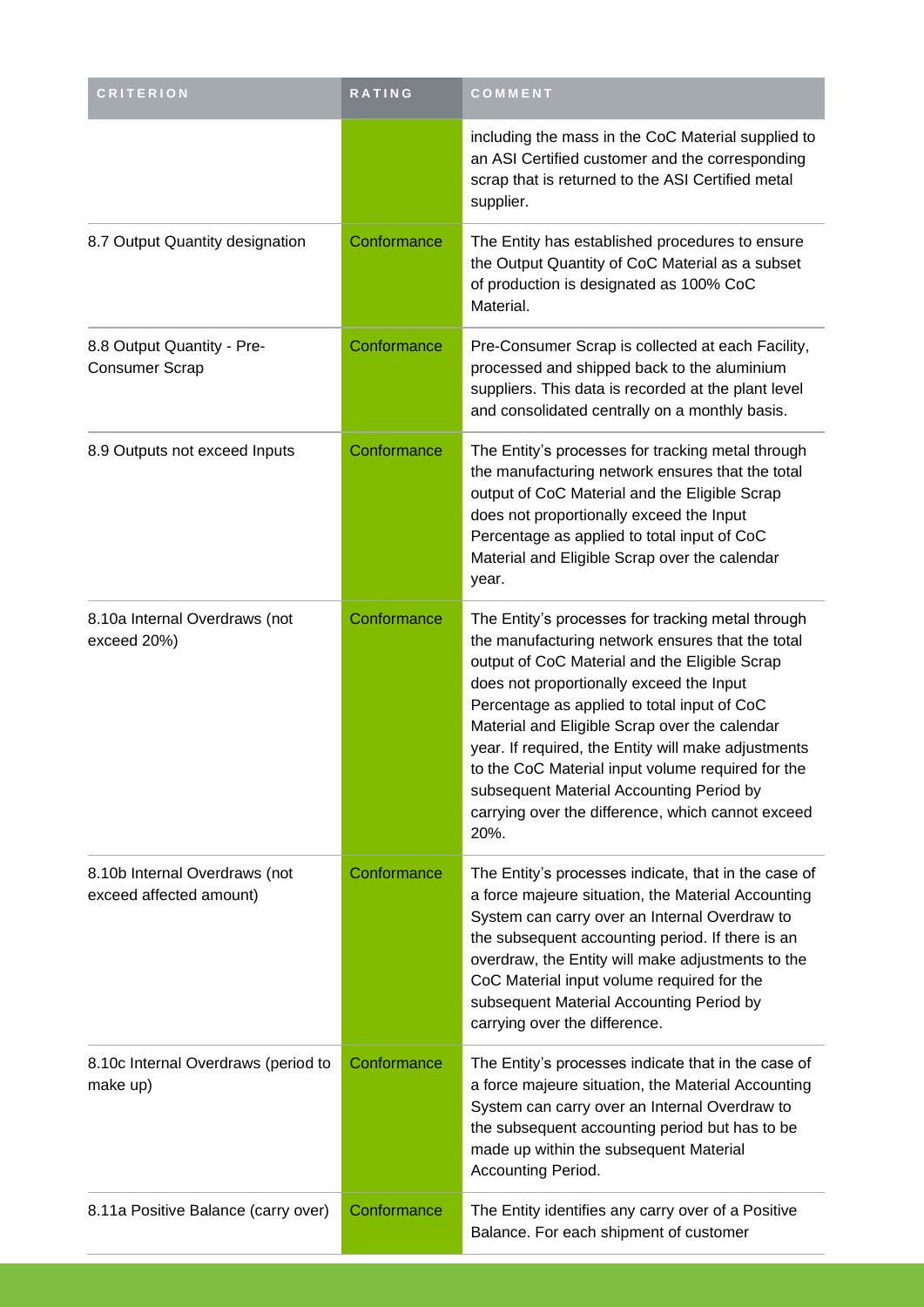| <b>CRITERION</b>                | RATING      | COMMENT                                                                                                                                                                                                                                                                                        |
|---------------------------------|-------------|------------------------------------------------------------------------------------------------------------------------------------------------------------------------------------------------------------------------------------------------------------------------------------------------|
|                                 |             | purchased goods, the CoC Documentation is<br>captured on a Bill of Lading where the weight of<br>CoC Material is noted based on the specific<br>product SKU code that is included in the<br>shipment.                                                                                          |
| 8.11b Positive Balance (expiry) | Conformance | The Entity's procedures indicate that in the case<br>of a Positive Balance of output CoC Material at<br>the end of a Material Accounting Period, this can<br>be carried over to the subsequent Material<br>Accounting Period and expires at the end of the<br>period, if it is not drawn down. |
| 9 ISSUING COC DOCUMENTS         |             |                                                                                                                                                                                                                                                                                                |
| 9.1 Shipments and transfers     | Conformance | CoC Documentation is captured on a Bill of<br>Lading where the weight of CoC Material is noted<br>based on the specific product included in the<br>shipment.                                                                                                                                   |
| 9.2a Date of issue              | Conformance | The Bill of Lading is the source of record and<br>carries all shipment information - including the<br>date of issue, reference number, Entity and<br>customer information, all conformance<br>statements, and Material type and mass.                                                          |
| 9.2b Reference number           | Conformance | The Bill of Lading is the source of record and<br>carries all shipment information - including the<br>date of issue, reference number, Entity and<br>customer information, all conformance<br>statements, and Material type and mass.                                                          |
| 9.2c Issuing Entity             | Conformance | The Bill of Lading is the source of record and<br>carries all shipment information - including the<br>date of issue, reference number, Entity and<br>customer information, all conformance<br>statements, and Material type and mass.                                                          |
| 9.2d Receiving customer         | Conformance | The Bill of Lading is the source of record and<br>carries all shipment information - including the<br>date of issue, reference number, Entity and<br>customer information, all conformance<br>statements, and Material type and mass.                                                          |
| 9.2e Responsible employee       | Conformance | The Quarterly Summary Report carries the name<br>of the Entity's responsible employee who can<br>verify information in the CoC Document.                                                                                                                                                       |
| 9.2f Conformance statement      | Conformance | The Quarterly Summary Report carries a<br>statement confirming that the information provided<br>in the CoC Document is in conformance with the<br>ASI Chain of Custody Standard.                                                                                                               |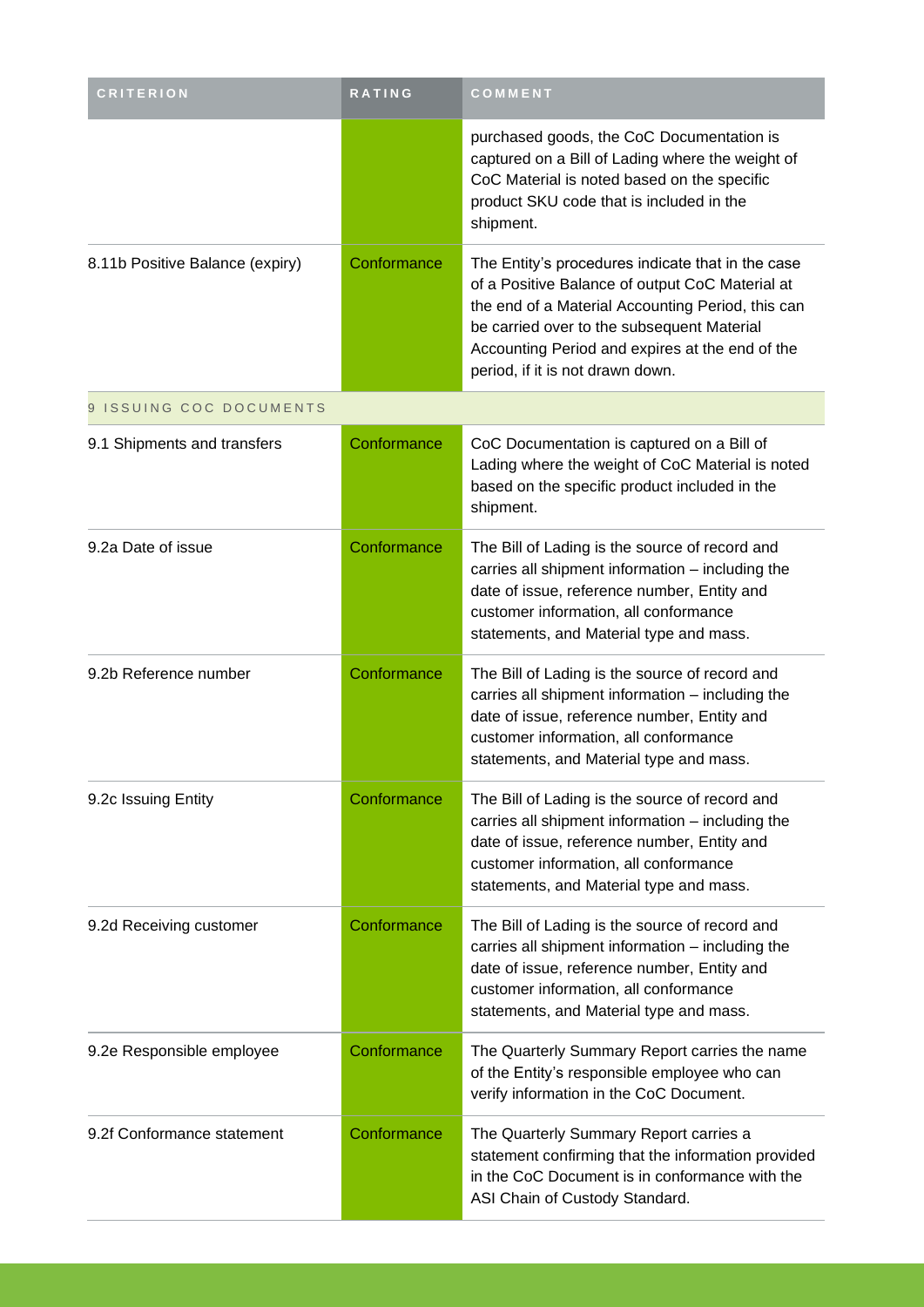| <b>CRITERION</b>                                       | RATING         | COMMENT                                                                                                                                                                                                                                                                                                                                                                                                           |  |
|--------------------------------------------------------|----------------|-------------------------------------------------------------------------------------------------------------------------------------------------------------------------------------------------------------------------------------------------------------------------------------------------------------------------------------------------------------------------------------------------------------------|--|
| 9.2g Type of CoC Material                              | Conformance    | The Quarterly Summary Report identifies the<br>Type of CoC Material and the weight of each<br>Material, along with the total weight.                                                                                                                                                                                                                                                                              |  |
| 9.2h Mass of CoC Material                              | Conformance    | The Quarterly Summary Report identifies the type<br>of CoC Material and the weight of each Material,<br>along with the total weight.                                                                                                                                                                                                                                                                              |  |
| 9.2i Mass of total material                            | Conformance    | The Quarterly Summary Report identifies the type<br>of CoC Material and the weight of each Material,<br>along with the total weight.                                                                                                                                                                                                                                                                              |  |
| 9.3a Sustainability Data (optional)                    | Not Applicable | This Criterion is not applicable to the Entity's<br>Certification Scope.                                                                                                                                                                                                                                                                                                                                          |  |
| 9.3b Sustainability Data (passing<br>on)               | Not Applicable | The Entity does not plan to include additional<br>Sustainability Data in the CoC Documentation.                                                                                                                                                                                                                                                                                                                   |  |
| 9.3c Post-Casthouse ASI<br><b>Certification status</b> | Conformance    | The Quarterly Summary Report template includes<br>the Entity's ASI Performance Standard and Chain<br>of Custody Standard Certification number and<br>status.                                                                                                                                                                                                                                                      |  |
| 9.4 Supplementary Information<br>(optional)            | Not Applicable | The Entity is not providing Supplementary<br>Information in their Quarterly Summary Report<br>template.                                                                                                                                                                                                                                                                                                           |  |
| 9.5 Response to verification<br>requests               | Conformance    | The Entity has systems in place to respond to<br>reasonable requests for verification of information<br>in CoC Documents issued. The Ball Procurement<br>and Integrated Business Planning (IBP) teams are<br>responsible for addressing any CoC requests for<br>information.                                                                                                                                      |  |
| 9.6 Error management                                   | Conformance    | The Entity has a system in place that if any errors<br>are discovered in the documentation after CoC<br>Material has been shipped, the Ball Commercial<br>team will agree on steps with the receiving party<br>to correct it and implement actions to avoid a<br>recurrence.                                                                                                                                      |  |
| 10 RECEIVING COC DOCUMENTS                             |                |                                                                                                                                                                                                                                                                                                                                                                                                                   |  |
| 10.1 Verify required information<br>included           | Conformance    | The metal supply transaction used by the Entity's<br>suppliers is documented on an Advanced<br>Shipping Notice (ASN) that is submitted to the<br>Entity electronically. The ASN is the CoC<br>Document for CoC Material and suppliers provide<br>the Entity with a quarterly summary to verify that<br>shipments and volumes match information<br>recoded in the Material Accounting System, JDE<br>(ERP system). |  |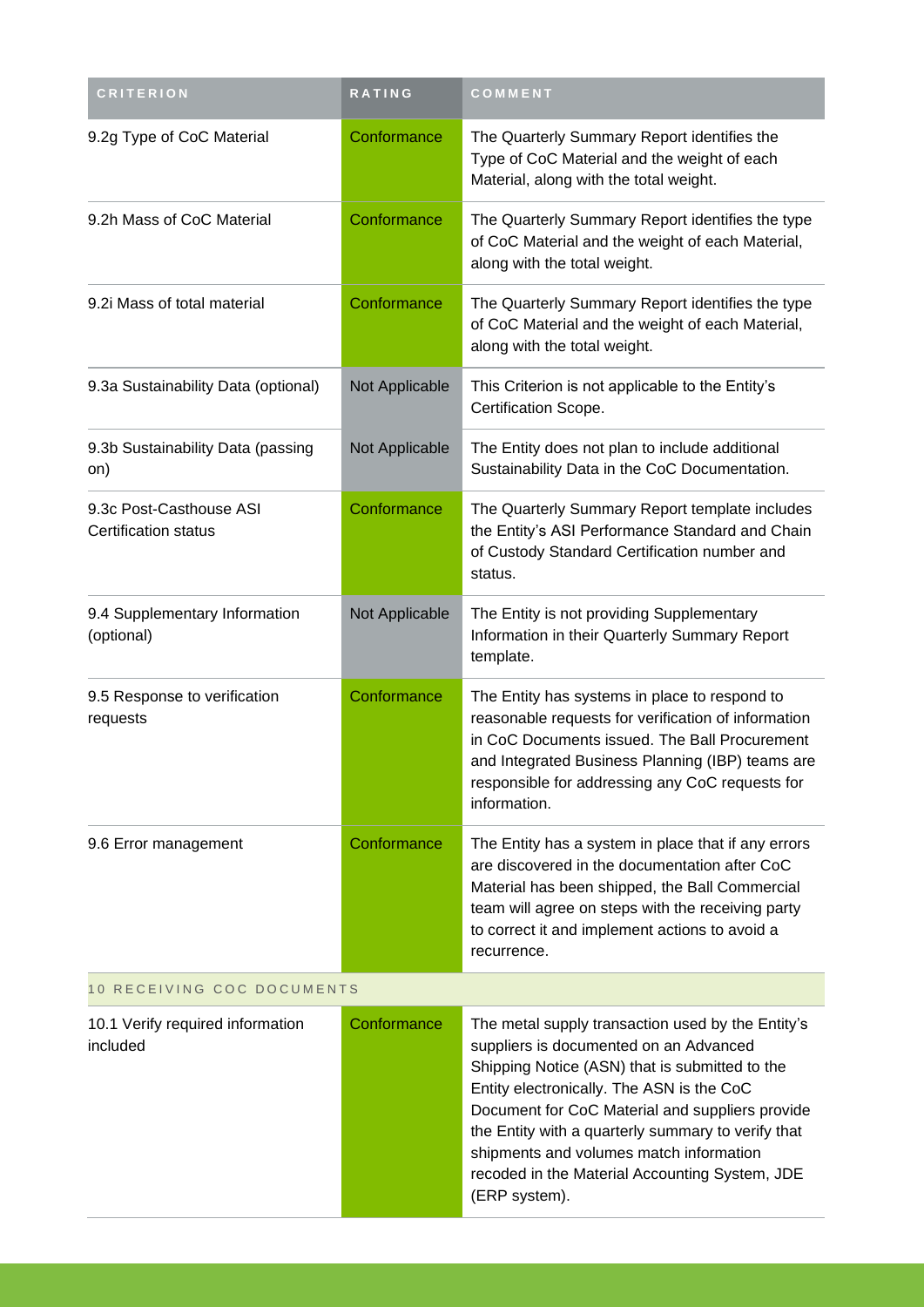| <b>CRITERION</b>                                        | RATING         | COMMENT                                                                                                                                                                                                                                                                                                                                                                                                                                                                                                |
|---------------------------------------------------------|----------------|--------------------------------------------------------------------------------------------------------------------------------------------------------------------------------------------------------------------------------------------------------------------------------------------------------------------------------------------------------------------------------------------------------------------------------------------------------------------------------------------------------|
| 10.2 Verify consistency with<br>shipments               | Conformance    | The metal supply transaction used by the Entity's<br>suppliers is documented on an Advanced<br>Shipping Notice (ASN) that is submitted to The<br>Entity electronically. The ASN is the CoC<br>Document for CoC Material and the Entity reviews<br>the documentation against the metal received to<br>assure consistency. Suppliers provide the Entity<br>with a quarterly summary to verify shipments and<br>volumes match information recoded in the<br>Material Accounting System, JDE (ERP system). |
| 10.3 Verify supplier CoC<br><b>Certification status</b> | Conformance    | The Entity checks the ASI website on a regular<br>basis to verify the validity and scope of the<br>supplier's ASI CoC Certification for any changes<br>that might affect the status of the supplied CoC<br>Material or Eligible Scrap.                                                                                                                                                                                                                                                                 |
| 10.4 Error management                                   | Conformance    | In the case that an error is discovered after CoC<br>Material has been received, the Entity and the<br>supplier will follow a reconciliation process and<br>implement an action plan to avoid a recurrence.                                                                                                                                                                                                                                                                                            |
| 11 MARKET CREDITS SYSTEM:                               | ASI CREDITS    |                                                                                                                                                                                                                                                                                                                                                                                                                                                                                                        |
| 11.1a Material Accounting System<br>- allocation        | Not Applicable | The Entity does not intend to utilise the Market<br>Credits System.                                                                                                                                                                                                                                                                                                                                                                                                                                    |
| 11.1b Link to Casthouse Products                        | Not Applicable | The Entity does not intend to utilise the Market<br>Credits System.                                                                                                                                                                                                                                                                                                                                                                                                                                    |
| 11.1c No double counting                                | Not Applicable | The Entity does not intend to utilise the Market<br>Credits System.                                                                                                                                                                                                                                                                                                                                                                                                                                    |
| 11.1d No Positive Balance of ASI<br>Credits             | Not Applicable | The Entity does not intend to utilise the Market<br>Credits System.                                                                                                                                                                                                                                                                                                                                                                                                                                    |
| 11.2a Date of issue                                     | Not Applicable | The Entity does not intend to utilise the Market<br>Credits System.                                                                                                                                                                                                                                                                                                                                                                                                                                    |
| 11.2b Reference number                                  | Not Applicable | The Entity does not intend to utilise the Market<br>Credits System.                                                                                                                                                                                                                                                                                                                                                                                                                                    |
| 11.2c Issuing Entity                                    | Not Applicable | The Entity does not intend to utilise the Market<br>Credits System.                                                                                                                                                                                                                                                                                                                                                                                                                                    |
| 11.2d Receiving Entity                                  | Not Applicable | The Entity does not intend to utilise the Market<br>Credits System.                                                                                                                                                                                                                                                                                                                                                                                                                                    |
| 11.2e Conformance statement                             | Not Applicable | The Entity does not intend to utilise the Market<br>Credits System.                                                                                                                                                                                                                                                                                                                                                                                                                                    |
| 11.2f ASI Credits statement                             | Not Applicable | The Entity does not intend to utilise the Market<br>Credits System.                                                                                                                                                                                                                                                                                                                                                                                                                                    |